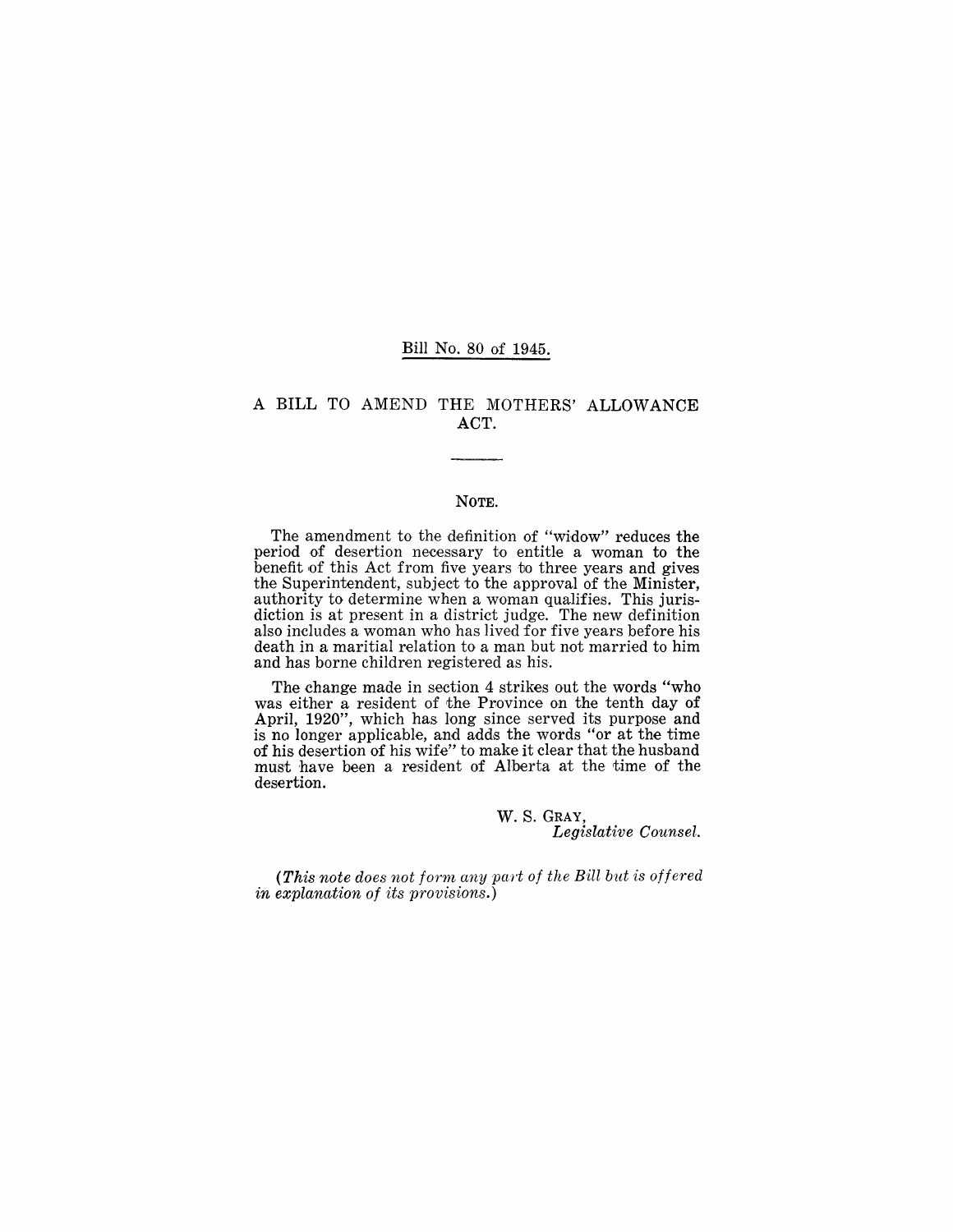# **BILL**

# No. 80 of 1945.

An Act to amend The Mothers' Allowance Act.

### *(Assented to* , 1945.)

**HIS** MAJESTY, by and with the advice and consent of the Legislaltive Assembly of the Province of Alberta, enacts as follows:

*1. The Mothers' Allowance Act,* being chapter 302 of the Revised Statutes of Alberta, 1942, is hereby amended as to  $section 2, -$ 

- (a) by adding immediately after paragraph  $(a)$  thereof the following new paragraph:
	- *"(aa)* 'Husband' includes a man referred to in clause (ii) of paragraph  $(e)$  of this section;";
- (b) by striking out paragraph (e) thereof and by substituting therefor the following:
	- " $(e)$  'Widow' includes,—
		- "(i) any married woman who has been declared by the Superintendent, subject to the approval of the Minister, to have been deserted, without reasonable cause, by her husband for a continuous period of three years or upwards immediately preceding the date of the declaration;
		- "(ii) subject to the recommendation of the Superintendent and the approval of the Minister, any woman who, though not married, was living in marital relations with a man who was a resident of the Province at the time of his death and had so lived for a period of at least five years immediately preceding his death, and had borne children who are registered in his name."

**2.** The said Act is further amended as to section 4 by striking out the same and by substituting therefor the following:

" $4$ . Any woman who is,—

- " $(a)$  a widow; or
- " $(b)$  the wife of a person committed to a hospital under the provisions of *The Mental Diseases Act* and actually an inmate thereof;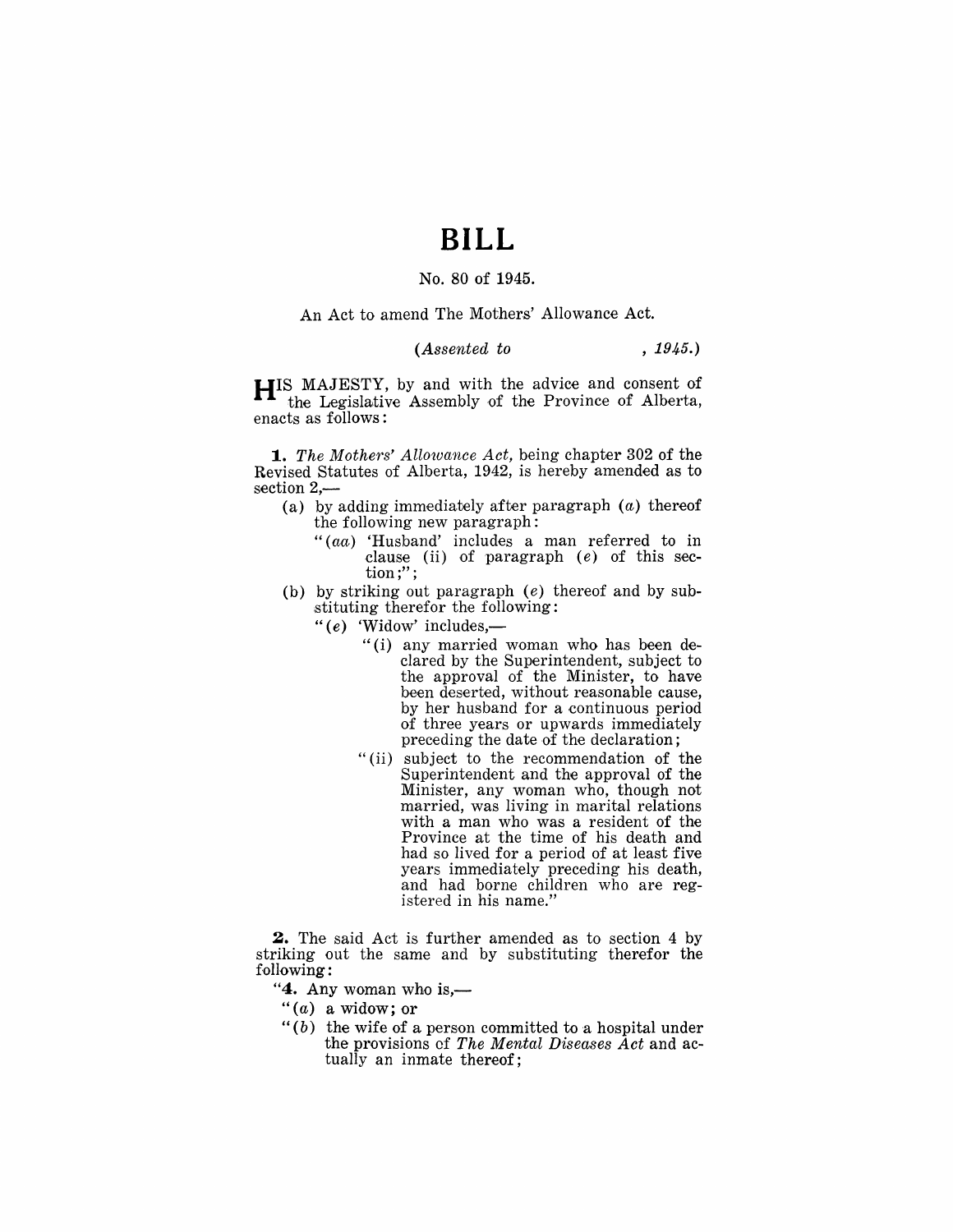.and whose husband was a resident of the Province at the time of his death, or at the time of his entering the hospital or at the time of his desertion of his wife, and who having in her custody a child or children under the age of sixteen years, is unable to take proper care of such child or children, may by herself or through any other person on her behalf, apply to an inspector of the municipality in which her husband had his home at the time of his. death or committal or of the desertion by him of his wife, or in the case of an improvement district, to the Superintendent for assistance under this Act."

**3.** This Act shall come into force on the day upon which it is assented to.